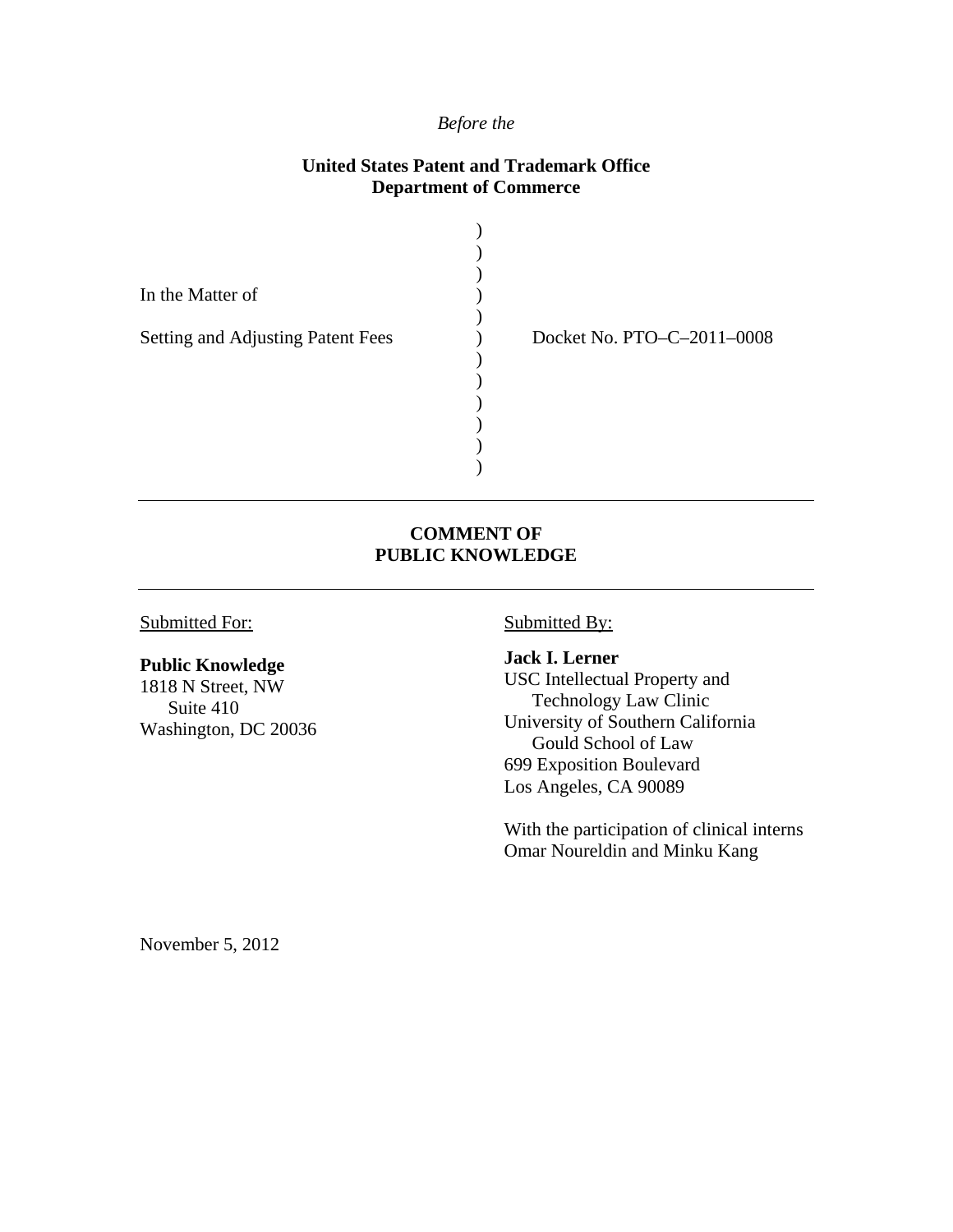Page 2 of 11

 $\overline{a}$ 

#### **I. Introduction**

Public Knowledge submits this comment in response to the United States Patent and Trademark Office's Notice of Proposed Rulemaking on Setting and Adjusting Patent Fees, 77 Fed. Reg. 55028 (Sept. 6, 2012). Public Knowledge is dedicated to preserving the openness of the Internet and the public's access to knowledge; promoting creativity through balanced intellectual property laws; and upholding and protecting the rights of consumers to use innovative technology lawfully.

The fee structure that the USPTO has proposed for the patent system's post-grant proceedings (ex parte reexamination, inter partes review, post grant review, and the transitional program for covered business method patents) established by the America Invents Act (AIA) is wholly inadequate because it will make these proceedings inaccessible for the vast majority of stakeholders, especially small businesses and nonprofit organizations. This type of fee structure undermines the USPTO's own articulation of the AIA's goals: "to establish a more efficient and streamlined patent system that will improve patent quality and limit unnecessary and counterproductive litigation costs."<sup>1</sup>

Congress established the post-grant proceedings in order to increase the overall health of the patent system by making it easier to remove defective patents and achieve more certainty as to patents' validity, and Congress intended that the post-grant proceedings be available to those who are unable to challenge the validity of patents in court due to high litigation costs.<sup>2</sup> The proposed fee structure undermines this goal because fees based on the number of claims result in prohibitively high costs for many stakeholders, effectively pricing out small businesses, non-profits, and other relatively under-funded entities such as startups. Worse, the fee structure would create harmful incentives for patent applicants by rewarding applications containing very numerous claims. Accessibility for all stakeholders is a critical goal in this fee-setting rulemaking because it is part and parcel of creating a healthier patent system; the USPTO should therefore revise the fee schedule so as to ensure accessibility to post-grant proceedings for all stakeholders, including relatively under-funded ones. A schedule that sets lower fees for such entities in ex parte reexamination, inter partes review, post-grant review, and the transitional program for covered business method patents proceedings would better satisfy Congress's intent that the proceedings be broadly accessible and the goal of creating a healthier, more efficient patent system. It is entirely within the USPTO's authority to develop a fee schedule that ensures accessibility to all, and nothing in Section 10 of the AIA indicates otherwise.

<sup>&</sup>lt;sup>1</sup> Transitional Program for Covered Method Business Patents--Definition of Technological Innovation, 77 Fed. Reg. 7095-96 (Feb. 10, 2012).

<sup>2</sup> *America Invents Act*, 157 Cong. Rec. H. 4496 (daily ed. June 23, 2011) (statement of Rep. Smith).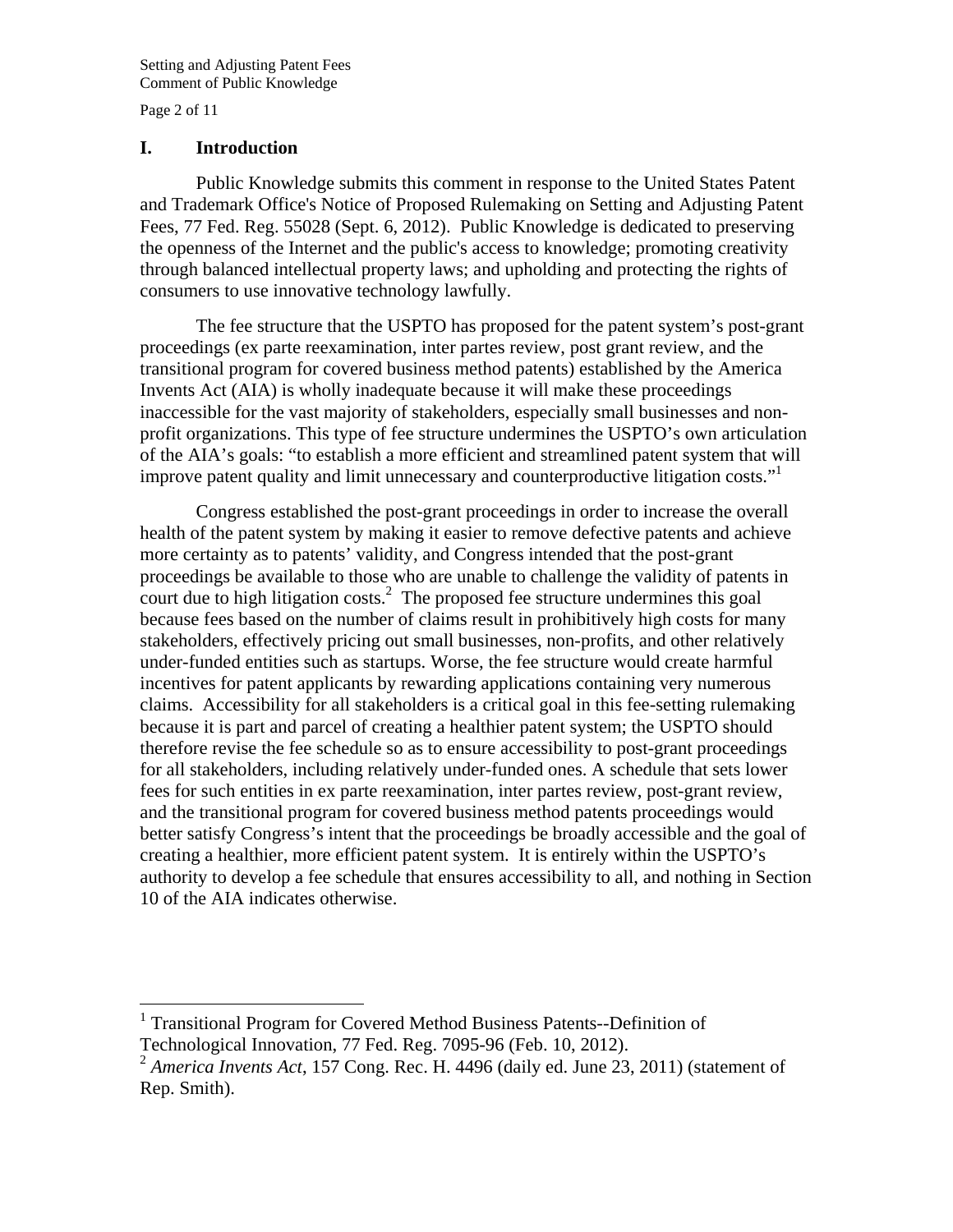Page 3 of 11

## **II. Congress intended the post-grant proceedings to be accessible to all stakeholders in the patent system.**

## **A. Congress intended for the AIA patent review and post-grant proceedings to be a more affordable alternative to litigation that would be available to all stakeholders.**

Congress intended for the patent review process to be more open to public participation through several post-grant proceedings: ex parte reexamination<sup>3</sup>, inter partes review<sup>4</sup>, post grant review<sup>5</sup>, and the transitional program for covered business  $\hat{p}$  (collectively, "post-grant proceedings"). Congress stressed that these proceedings are intended to meet the need for a "useful and necessary alternative for challengers and for patent owners to test the validity of a patent in an efficient and relatively inexpensive manner."<sup>7</sup>

One of Congress's major policy goals in creating the post-grant proceedings was to reduce costly patent litigation and the legislative history of the AIA contains numerous references to the burden of litigation expense. For example, an AIPLA Economic Survey considered by the House Intellectual Property Subcommittee put the average cost of patent litigation between \$500,000 and \$3.9 million per party.<sup>8</sup> Moreover, small business owners are usually very involved in the litigation process, serving various roles; the impact of litigation on the business often greatly exceeds the financial impact of legal fees.<sup>9</sup> Thus, litigation costs this high price out many small businesses and non-profits<sup>10</sup> from effectively challenging patents.

The legislative history makes clear that these programs were meant to create an "inexpensive and faster alternative to litigation."11 Senator Hatch stated on the Senate

http://www.uspto.gov/aia\_implementation/bpai.jsp#heading-1.

5 Leahy-Smith America Invents Act § 6, 125 Stat. at 305-311; *see also* Inter Partes Disputes (Nov. 03, 2012) http://www.uspto.gov/aia\_implementation/bpai.jsp#heading-2

6 Leahy-Smith America Invents Act § 18, 125 Stat. at 329-31; *see also* Inter Partes Disputes (Nov. 03, 2012), http://www.uspto.gov/aia\_implementation/bpai.jsp#heading-3<br> $\frac{7}{4}$ H B B an No 06, 1307, nt 1, et 4 H.R. Rep. No. 96-1307, pt. 1, at 4.

<sup>8</sup> *See Patent Quality Improvement: Post-Grant Opposition: Hearing before the Subcomm. on Courts, the Internet, and Intellectual Prop. of the H. Comm. on the Judiciary, 108th Cong. (2004)*, at 29–30 (statement of Michael Kirk, Executive Director, AIPLA) *[hereinafter 2004 House hearing],*

 $11$  157 Cong. Rec. H. at 4496 (statement of Rep. Smith).

 3 35 U.S.C. § 302 (2002); *see also* 2209 Ex Parte Reexamination (Nov. 03, 2012), http://www.uspto.gov/web/offices/pac/mpep/s2209.html.

<sup>4</sup> Leahy-Smith America Invents Act, Pub. L. No. 112-29, § 6, 125 Stat. 299-305 (2011); *see also* Inter Partes Disputes (Nov. 03, 2012),

*<sup>9</sup>* Klemm Analysis Group, Impact of Litigation on Small Business 2 (2005).

 $10$  Small businesses and non-profit organizations to which we refer henceforth include entities defined by 37 C.F.R. § 1.27(a)(1)-(3).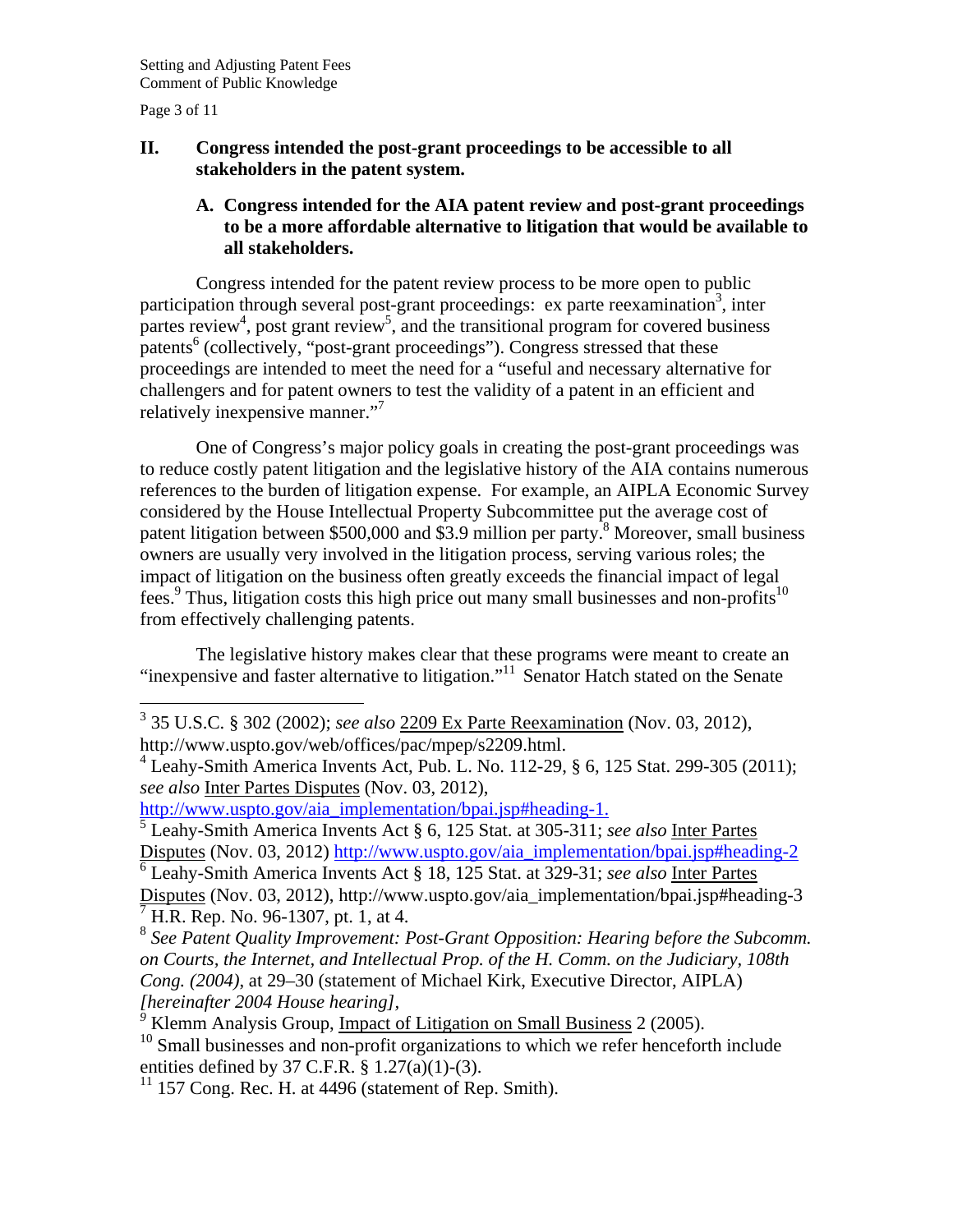Page 4 of 11

Floor that the post-grant proceeding "provisions satisfy[y] a long-felt need in the patent community to be able to identify whether a patent would be deemed flawed if it ever went to litigation and. . . enhances the quality of patents, thereby promoting greater certainty for patentees and the public."<sup>12</sup> Senator Kyl noted that under current law "even minor and inadvertent errors in the patent application process can lead to expensive and very unpredictable and very inequitable conduct in litigation,"13 and explained that postgrant proceedings would be particularly beneficial to small and startup businesses:

"It is often the case that startup companies or university researchers cannot afford to hire the very best patent lawyers. The authorization [of post-grant proceedings] will result in path-breaking inventions being developed and…ensure that small and startup companies with important and valid patents will not be denied investment capital because of legal technicalities."<sup>14</sup>

The legislative history makes it very clear that post-grant proceedings are intended to be accessible and used by small businesses and non-profits.

# **B. Congress intended to increase the overall health of the patent system by making it easier to challenge patents through the new post-grant proceedings.**

In addition to its concern that patent litigation costs are notoriously high, Congress recognized that it is sometimes impossible to test the validity of newly issued patents that are of dubious validity, because for patent litigation to occur a patentee must bring forward an infringement claim. This means a competitor must incur the costs and risks of developing and marketing a potentially infringing product before it can challenge the validity of a patent. Congress intended the post-grant proceedings to address this problem because it understood that such uncertainty reflects negatively on the patent system, burdens innovation, and undermines the confidence of business and consumers.<sup>15</sup>

Even where litigation is available to test the validity of a patent, a 2004 National Academy of Sciences study<sup>16</sup> found that such litigation typically does not start until seven to ten years after the patent is issued. After this it takes another two to three years for a final decision to be reached. So until the time the litigation has concluded, there is often substantial uncertainty in the industry as to the scope of the particular patent right.<sup>17</sup>

1

<sup>&</sup>lt;sup>12</sup> Patent Reform Act of 2011, 157 Cong. Rec. S. 1097 (daily ed. Mar. 2, 2011) (statement of Sen. Hatch).

<sup>&</sup>lt;sup>13</sup> *America Invents Act,* 157 Cong. Rec. S. 5319 (daily ed. Sept. 6, 2011) (statement of Sen. Kyl).

<sup>14</sup> *Id.*

<sup>15</sup> *See 2004 House Intellectual Property Subcommittee hearing*, at 29–30.

<sup>16</sup> *See* Stephen A. Merrill et. al., A Patent System for the 21st Century 95–96 (2004).

<sup>17</sup> *See 2004 House hearing*, *supra* note 10, at 29–30.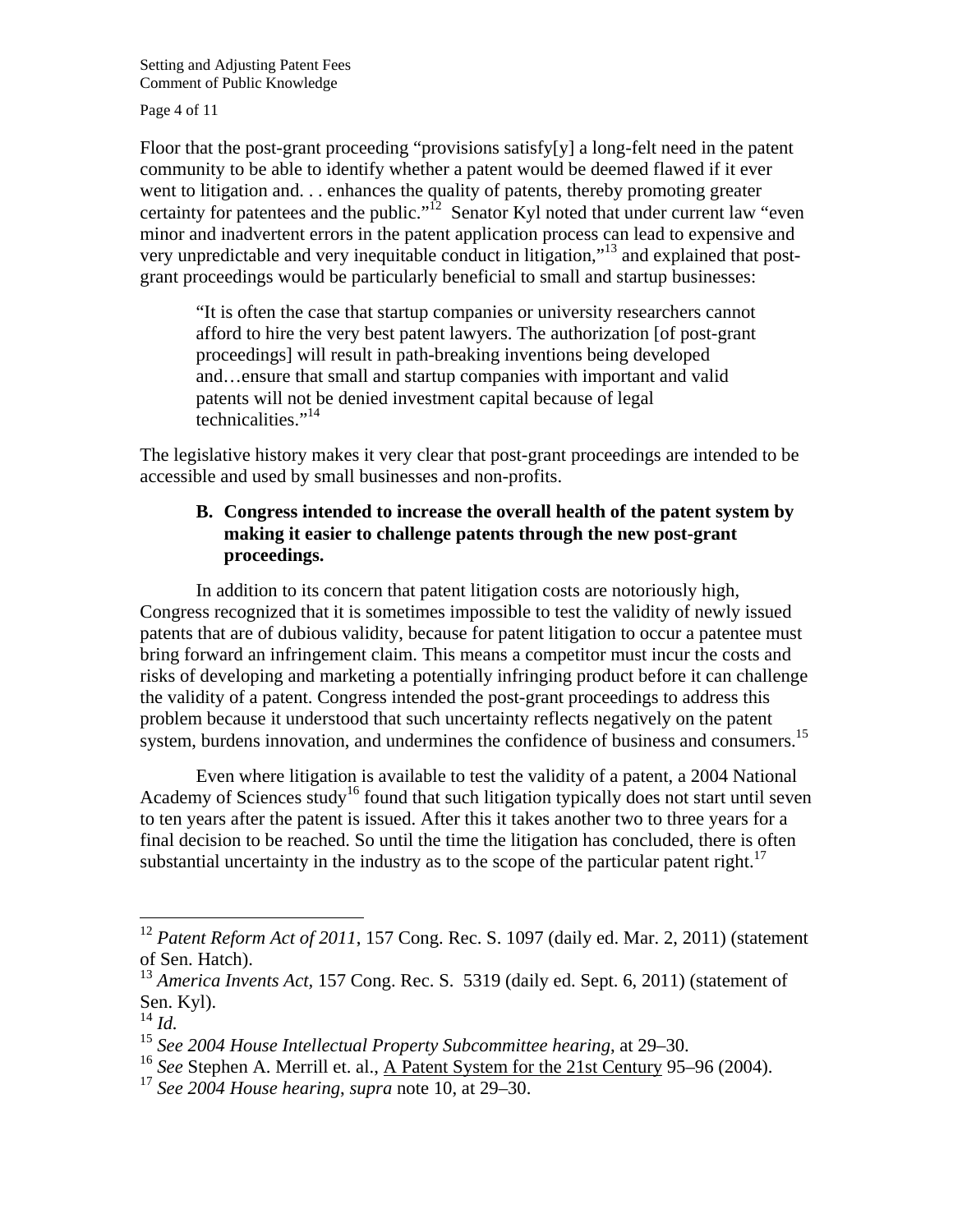Page 5 of 11

Congress specifically considered the issues raised in this study and intended the postgrant proceedings to be a mechanism to resolve these issues without litigation.<sup>18</sup>

The AIA's final Committee Report highlighted these barrier-to-entry issues when it noted that the USPTO had received only 53 requests for inter partes reexamination during the first five years of the proceeding's existence, and stated that the bill's changes are *"*intended to remove current disincentives to current administrative processes.*"*<sup>19</sup> Congress intended to address these issues by creating accessible and efficient proceedings through which low quality patents could be challenged. Indeed, the USPTO itself has recognized that greater access to ex parte reexamination "benefits the patent system and patent quality by removing low quality patents,"<sup>20</sup> and that inter partes review and post grant review fosters innovation "because certainty of patent rights benefits the overall IP system."<sup>21</sup> The valuable service that these proceedings provide should not be thwarted by excessive fees that discourage stakeholders from using the proceedings.

The legislative history makes clear that Congress intended for the post-grant proceedings to be broadly accessible, particularly as regards small businesses and nonprofits, because it believed that greater access would mean a healthier, more efficient patent system. Indeed, Congress has granted the USPTO considerable flexibility in its fee setting authority precisely in order to better accomplish this goal.<sup>22</sup> But broad accessibility cannot be achieved under the proposed fee structure for post-grant proceedings because the proposed fees are simply too high for small businesses and nonprofits.

## **III. The proposed fee structure for post-grant proceedings does not fulfill Congress's intent and undermines the goal of creating a healthy patent system.**

## **A. The current proposed fee structure for the post-grant proceedings is unduly burdensome for small businesses and non-profits, making the proceedings inaccessible to many.**

 The fees that the USPTO has proposed for instituting the AIA's post-grant proceedings are exorbitant. For example, the proposed fee for filing a post-grant review or covered business method patent for 20 or fewer claims is \$30,000, with an additional \$800 charged for each claim above twenty. Meanwhile, the fee for filing an inter partes review for twenty or fewer claims is \$23,000, with an additional \$600 charged for each

 $\overline{a}$ 

<sup>18</sup> *America Invents Act,* 157 Cong. Rec. S. 5409 (daily ed. Sept. 9, 2011) (statement of Sen. Hatch).

<sup>&</sup>lt;sup>19</sup> H.R. Rep. No. 112-98 at 46, 48 (2011).

<sup>20 77</sup> Fed. Reg. 55,048 (Sep. 6, 2012).

 $^{21}$  77 Fed. Reg. at 55,050-51.

<sup>22</sup> H.R. Rep. No. 112-98 at 49; *see also id.* at 78.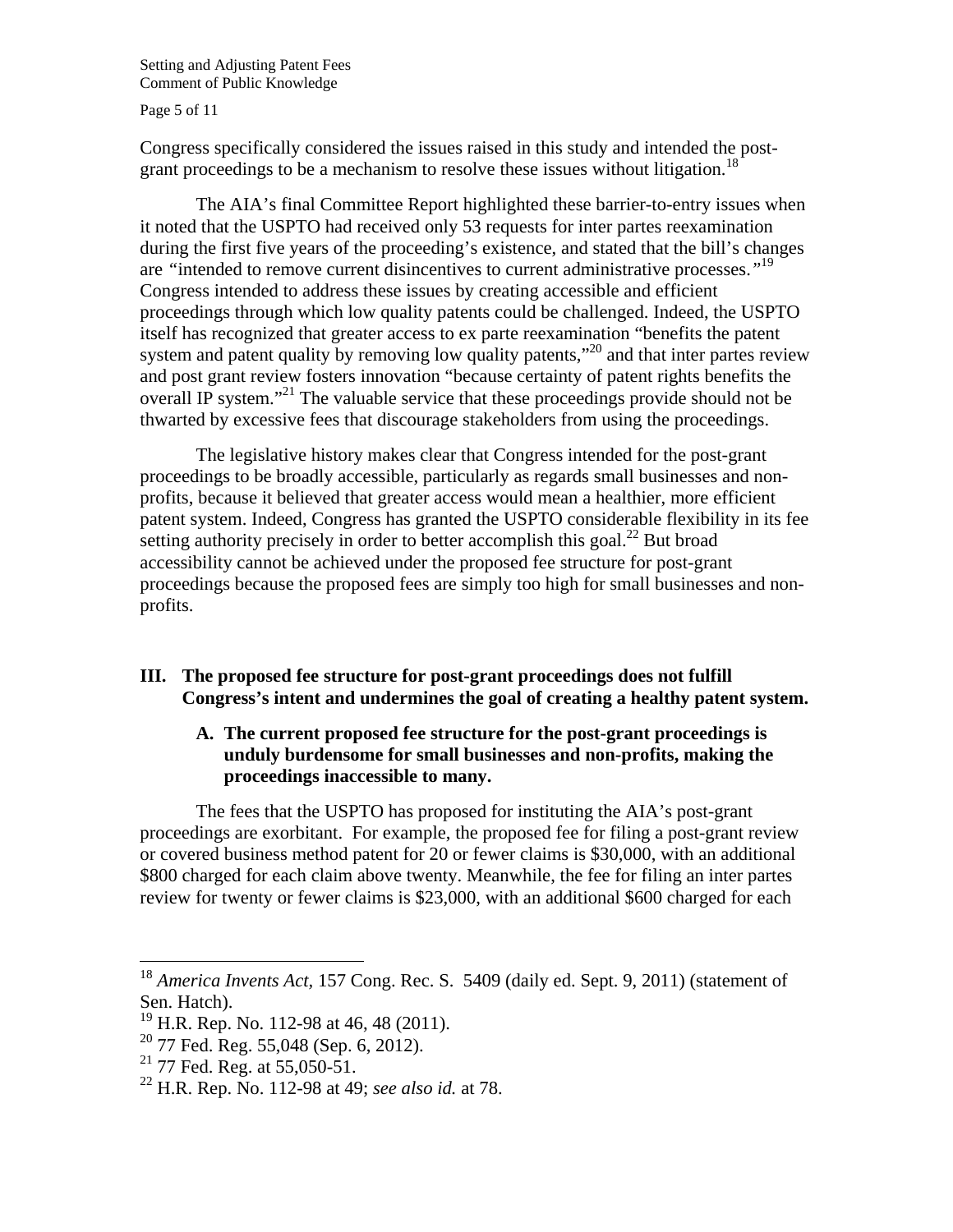Page 6 of 11

claim above twenty.<sup>23</sup> The basic fee of \$30,000 for a post-grant review is sizable and will be challenging for many small businesses and non-profits to produce. However, it sits on the low end of the possible spectrum of fees. For a heavy-claim patent of 200 or more claims such as is common in litigation over software and patents used in consumer electronics,<sup>24</sup> the fees would amount to over \$174,000, whereas the fees for other proceedings such as requests for prioritized examination and total appeal fees do not cost more than \$5,000. Moreover, the cost of litigation for small businesses ranges from \$3,000 to \$150,000.<sup>25</sup> Many small businesses survive on small profit margins and costs this high can be devastating, if not fatal, for a small business.<sup>26</sup> As a result of these small profit margins many small businesses will be priced out of participating in the post-grant proceedings contrary to Congress's intent.

 In addition, the challenger in a post-grant proceeding must incur additional costs related to these proceedings, such as discovery. Although discovery in post-grant proceedings may differ from discovery in litigation, the substantial costs of discovery cannot be ignored.<sup>27</sup> Thus, the proposed claims-based fee structure for post-grant proceedings is prohibitively high for an already expensive procedure rendering it inaccessible to many small businesses and non-profits.

 Finally, under the proposed fee structure, challenging a patent would often be impossible for underfunded entities because the fees for post-grant proceedings must be paid up front.<sup>28</sup> Even where a portion of these fees may be refundable, small businesses and non-profits with small cash reserves would be unable to initiate such proceedings for lack of sufficient financial capital. Litigation costs, on the other hand, may be distributed over time throughout the course of litigation so as to be more financially viable. Further, many small businesses and non-profits employ in-house counsel, which reduces key litigation costs. Thus, for some small businesses and non-profits, litigation may be a more financially viable option than post-grant proceedings with high up-front fees. This creates a peculiar result in which a more expensive, less efficient route could be preferable to a cheaper, more efficient one.

 The USPTO should strive to minimize such cases, and to service all stakeholders in the patent system; but the proposed fee structure does just the opposite by preventing much of the public from fully taking advantage of the AIA's new post-grant proceedings.

 $\overline{a}$ 

 $23$  77 Fed. Reg. at 55,050.

<sup>&</sup>lt;sup>24</sup> NTP, Inc. v. Research in Motion, Ltd., 418 F.3d 1281 (Fed. Cir. 2005).

<sup>25</sup> Klemm Analysis Group, *supra* note 9, at 12.

<sup>26</sup> *Id.*

 $^{27}$  Douglas J. Kline, Patent Litigation: The Sport of Kings, MIT Tech. Rev. (Apr. 28, 2004) http://www.technologyreview.com/news/402686/patent-litigation-the-sport-ofkings/; *see also* David E. Sosnowski, Resolving Patent Disputes Via Mediation: The Federal Circuit And The ITC Find Success, 45-APR Md. B.J. 24, 26 (2012) ("Much of the cost of patent litigation is due to the ever-growing cost of discovery.").  $28$  77 Fed. Reg. at 55,050.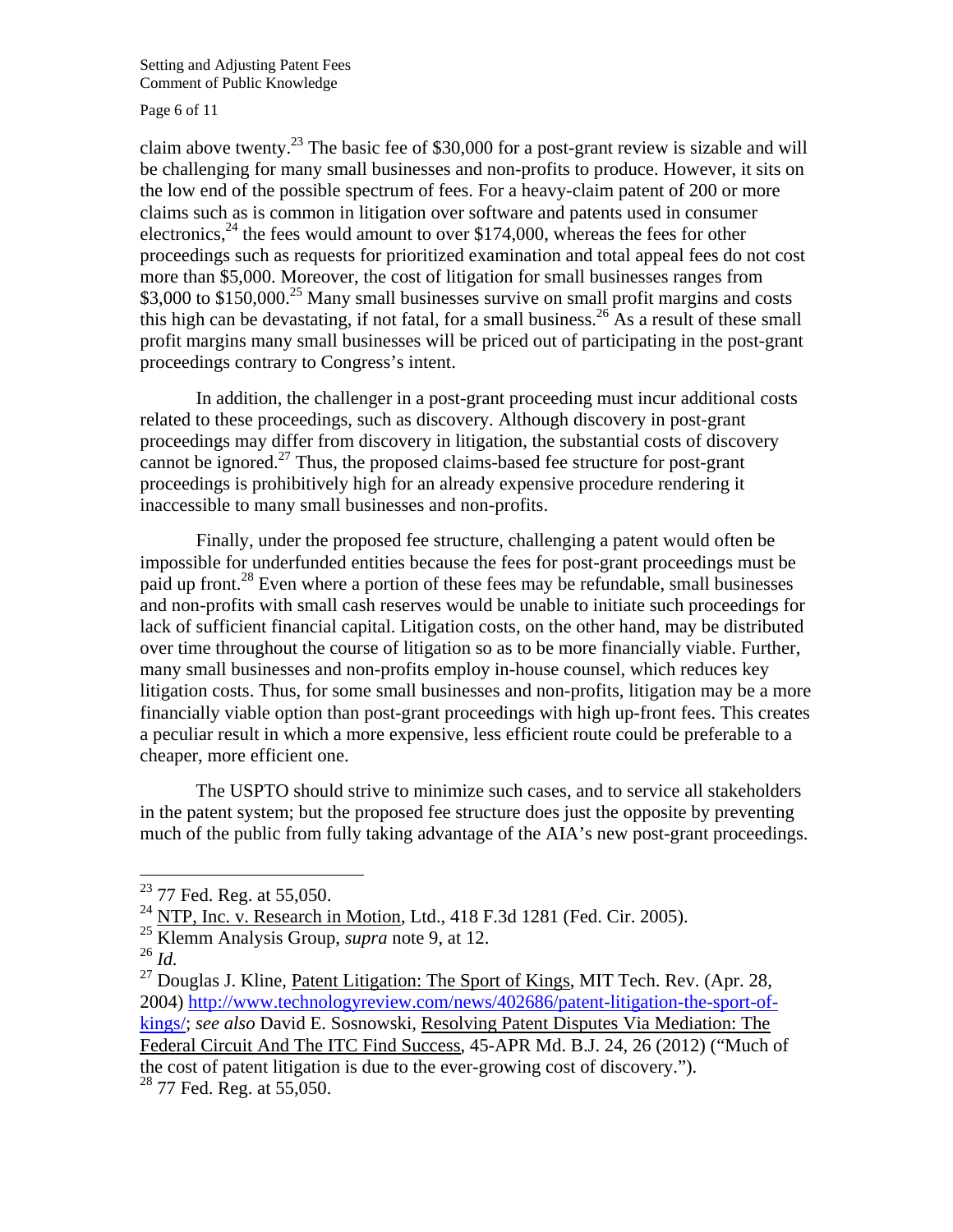Page 7 of 11

 $\overline{a}$ 

The USPTO's statutory discretion to set fees should be informed by an awareness of Congress's intent that the proceedings be accessible to all, and the USPTO should exercise its discretion accordingly.

## **B. High fees based on the number of claims at issue create incentives that harm the patent system.**

 Most empirical studies of the number of claims per patent find a range of ten to twenty claims per patent<sup>29</sup>, but many patents have considerably more claims than the average. For example, the notorious Blackberry patent litigation NTP, Inc. v. Research in Motion, Ltd., 418 F.3d 1281 (Fed. Cir. 2005) involved five patents with 89, 276, 223, 341, and 665 claims.30 In general, studies have concluded that more valuable patents tend to have more claims than average, in part because claim-heavy patents are more difficult to contest.<sup>31</sup> Moreover, the application fee for each claim in excess of twenty in a patent application is a meager \$80 and offers reductions for small and micro entities<sup>32</sup>—in stark contrast to the proposed \$600 and \$800 excess claim fees in inter partes review and post grant review, respectively, which lack corresponding reductions for small and micro entities. A fee structure of this type creates an incentive for applicants to file applications with large numbers of claims because any value added to the patents upon granting will justify the additional, relatively minor filing fee expenses, and also unfairly shield the applicant by imposing unduly high costs on potential challengers to the patent's validity.

 As a result, the most claim-heavy patents will be the ones that small businesses and non-profits will be least able to challenge in post-grant proceedings because of the additional cost per claim associated with many of the post-grant proceeding fees. These are the same patents that will be the most difficult to challenge in an infringement suit because of their complexity. The fee structure should not create a system that discourages third parties from challenging patents with the largest number of claims. It cannot have been Congress's intent to discourage post-grant challenges to patents having the most complex and problematic claim structures.

 By effectively shutting out many small businesses and non-profits as third party challengers, the proposed fee structure would have a negative effect on patent quality as well as innovation.<sup>33</sup> Poor patent quality imposes substantial social costs, which are reflected in the price of goods, high litigation costs, and unnecessary licensing fees. An

<sup>29</sup> *See* Peter L. Giunta, *Quid Pro Whoa!: An Exponential Fee Structure for Patent Applications*, 25 Cardozo L. Rev. 2317 (2004); *see also* John Allison & Mark Lemley, *The Growing Complexity of the United States Patent System*, 82 B.U.L. Rev. 77 (2002).

<sup>30</sup> Research in Motion., 392 F.3d at 1336; *see also* Gerard N. Magliocca, *Blackberries and Barnyards: Patent Trolls and the Perils of Innovation,* 82 Notre Dame L. Rev. 1809 (2007).

<sup>31</sup> John R. Allison et al., *Valuable Patents*, 92 Geo. L.J. 435 (2004). <sup>32</sup> 77 Fed. Reg. at 55,055.

<sup>33</sup> *To Promote Innovation: The Proper Balance of Competition and Patent Law Policy*, Federal Trade Commission Report 18 (Oct. 2003).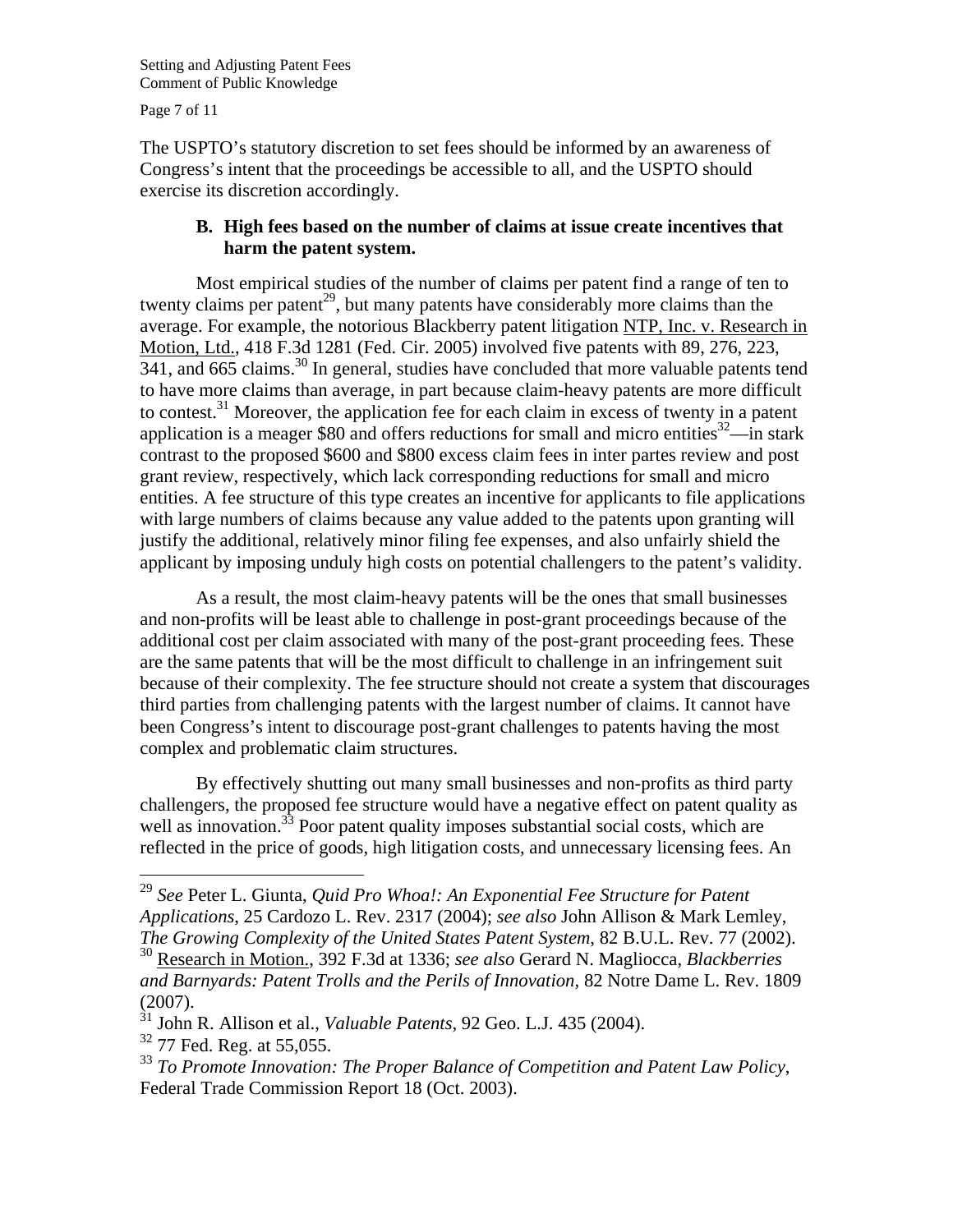Page 8 of 11

improperly granted patent "tend[s] to impede innovation more than it would promote it."<sup>34</sup> It therefore stands to reason that when competitors interact in the patent process, the process is much more effective and the quality of patents is higher.<sup>35</sup> Post-grant proceedings were meant to be quick, relatively inexpensive quality control checks intended to single out defective patents after they were mistakenly issued.<sup>36</sup> The USPTO should therefore revise the proposed fees to allow as many third party challengers as possible to fully utilize the post-grant proceedings.

# **IV. The USPTO has many options at its disposal to increase accessibility by lowering the post-grant proceeding fees for small businesses and non-profit organizations.**

As the legislative history indicates, Congress designed the post-grant proceedings to serve as efficient alternatives to litigation.<sup>37</sup> However, a standard of "cheaper than patent" litigation,"38 as Director Kappos has put it, should *not* be the benchmark for setting postgrant proceeding fees. Patent litigation is notoriously expensive and just because the proposed fees for these proceedings are less than the total cost of the average patent litigation does not mean that they will make it easier, in any practical sense, to challenge a patent. The proper benchmark ought to be whether a fee level allows *all* interested stakeholders to access these proceedings so as to facilitate removal of dubious patents and achieve a healthy patent system.

# **A. The authority granted by Section 10 of AIA permits the USPTO Director to structure fees in a way that creates a healthier and more accessible patent system.**

Section  $10(a)(2)$  of the AIA gives the USPTO Director the authority to set or adjust fees "to recover the aggregate estimated costs to the Office." The Director is given discretion to set individual fees of services rendered or materials furnished, without regard to the direct costs of the specific services rendered or materials furnished, provided that the total fees collected recover the aggregate of estimated costs.

 $\overline{a}$ 

http://www.uspto.gov/blog/director/entry/a\_look\_back\_at\_2011; *see also* Tom Michael,

 $34$  Mayo Collaborative Servs. v. Prometheus Labs, Inc., 132 S. Ct. 1289, 1293 (2012).

<sup>35</sup> Christopher Wong, *Community Service: Adapting Peer Review to the Patenting Process*, 4 I/S: J.L. & Pol'y for Info. Soc'y 31, 45 (2008).

<sup>36</sup> *America Invents Act,* 157 Cong. Rec. S. at 5409 (daily ed. Sept. 9, 2011) (statement of Sen. Schumner).

<sup>37</sup> H.R. Rep. No. 96-1307, pt. 1, at 4.

<sup>38</sup> David Kappos, 2011 Was Quite a Year, Director's Forum: David Kappos' Public Blog, United States Patent and Trademark Office, (Dec. 21, 2011),

*The Patent Office Chief Details the New Law*, Innovation America (Nov. 2011),

http://www.innovation-america.org/patent-office-chief-details-new-law.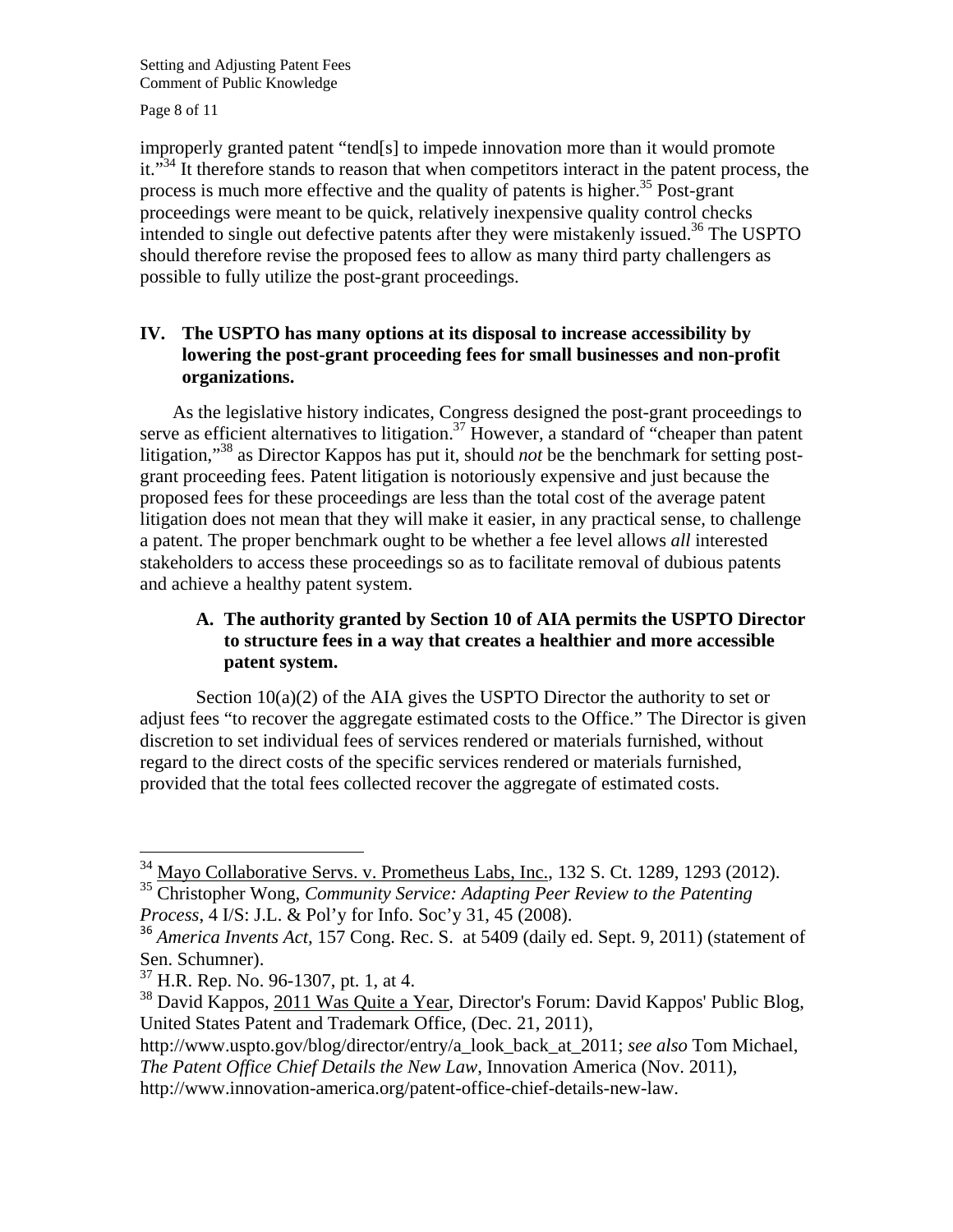Page 9 of 11

 $\overline{a}$ 

By contrast, fees for patent services prior to the enactment of the AIA were not calculated based upon the costs of delivering such services. Rather, Congress via various Acts set the fees, and the collection of such fees was considered to be "offsetting"<sup>39</sup>; hence the Consolidated Appropriations Acts' repeated reference to the patent fees as "offsetting fees" that would offset the federal funding the allotted to the Office.<sup>40</sup> By granting the Director broad fee setting authority as per Section 10 of the AIA, Congress clearly intended to do away with the old funding paradigm and establish a sustainable, efficient, fair, and accessible fee schedule.<sup>41</sup>

Given that the Director is charged with setting the fees so as to recover the *aggregate* estimated costs of operations, he has considerable flexibility in setting any individual fee. The Director is free to set the fee for any service below the cost to the USPTO to administer that service provided that the fee for another service is set above cost so as to subsidize the below-cost service. With this kind of flexibility, the Director is able to set a fee schedule that would further important policies such as increasing accessibility and achieve an efficient and healthy patent system. Congress gave the USPTO this flexibility so that it can create the healthiest system possible that is realistically accessible to all.

## **B. The USPTO Director may lower post-grant proceedings fees to facilitate greater access for small businesses and non-profit organizations, and recover costs elsewhere.**

Section 10(b) of the AIA mandates the USPTO to reduce fees for "filing, searching, examining, issuing, or appealing, and maintaining patent applications and patents" by 50 percent and 75 percent for small entities and micro entities respectively.<sup>42</sup> The USPTO has apparently interpreted section 10(b) of the AIA not to permit the Office to apply discounts to post-grant proceedings, reasoning that such proceedings do not fall under six categories enumerated in that section. $43$ 

 We disagree with the USPTO's interpretation of the AIA with regard to section 10(b) and its enumerated categories. Neither the text of section 10(b) nor any other provision of the AIA limits the USPTO from offering reduced fees or lowering fees for services not enumerated in that section. Rather, it only prescribes what fees "shall be reduced"—in other words, which reductions are mandatory—and does not in any manner limit the USPTO from lowering fees so that small businesses and non-profit

<sup>39</sup> *See Consolidated Appropriations Act,* 2005, Pub. L. No. 108-447, § 801, 118 Stat. 2809, 2924 (2004)

<sup>40</sup> *See Revised Continuing Appropriations Resolution, 2007*, Pub. L. No. 110-5, 121 Stat. 8 (2007).

<sup>41</sup> H.R. Rep. No. 112-98, at 49; *see also id.* at 78.

<sup>&</sup>lt;sup>42</sup> Leahy-Smith America Invents Act  $\S 10(b)$ .

 $43$  77 Fed. Reg. at 55,038 (determining that a fee previously subject to small entity reductions is no longer eligible for discount because the "fee does not fall under one of the six categories of patent fees set forth in section 10(b)").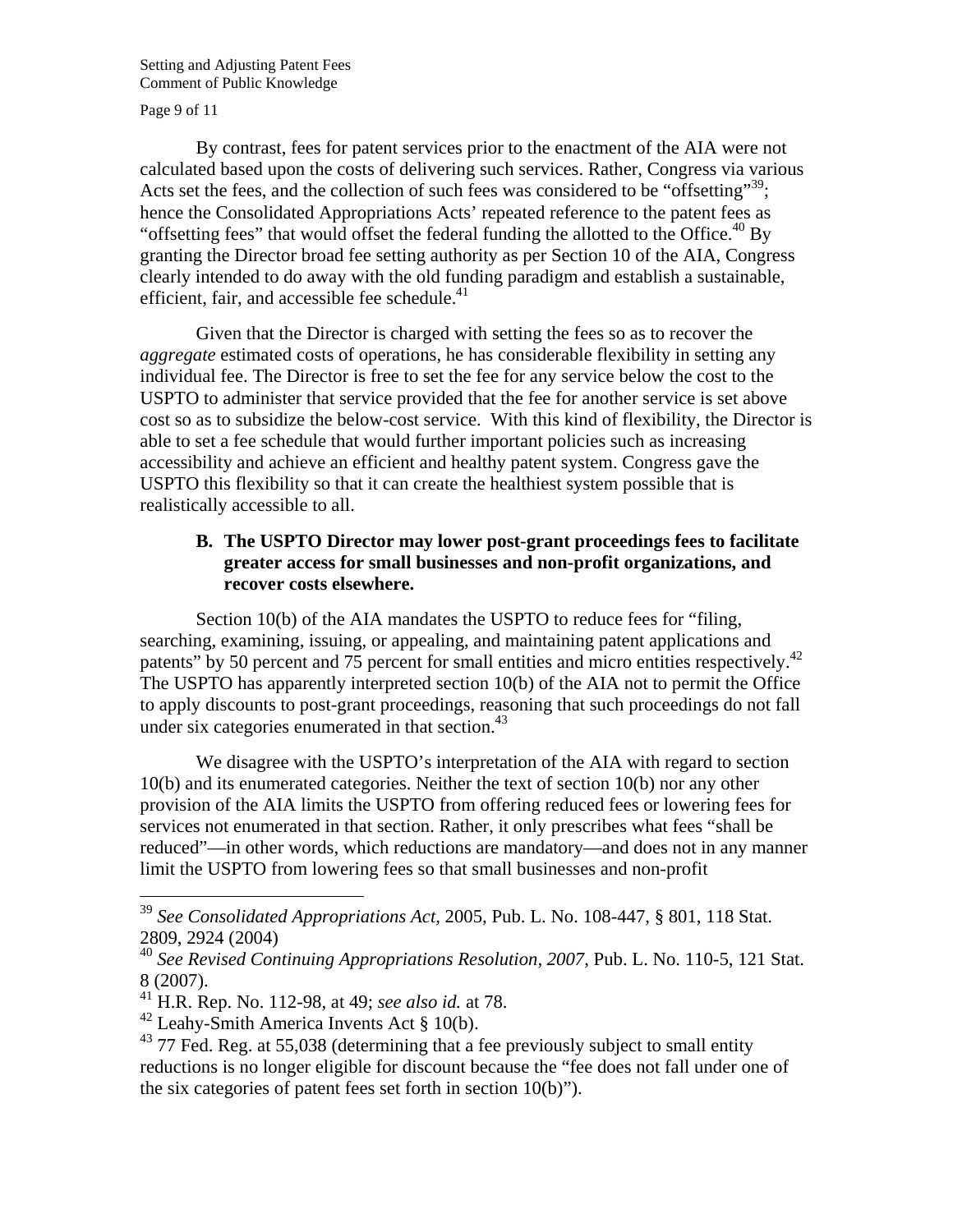Page 10 of 11

organizations are not priced out.44 Congress clearly has recognized the importance of greater accessibility for all stakeholders as evidenced by the establishment of discounts for some groups and many statements in the legislative history.<sup>45</sup>

 Even assuming that that the USPTO's interpretation is correct, the Director still has broad authority to lower fees for post-grant proceedings across the board so as to allow greater access for entities such as small businesses and non-profits that may otherwise not be able to participate. In a number of areas in this proposed fee schedule, the USPTO has subsidized fees that are set below the cost of recovery by setting other fees above the cost of recovery. For example, the USPTO projects that half of all fee collections will be derived from issue and maintenance fees, which are set above the costs of administering these services, and will subsidize filing, search, and examination activities.<sup>46</sup> The USPTO should utilize this method to further subsidize and set a lower fee for the post-grant proceedings in order to achieve optimally accessible post-grant proceedings fees.

 The USPTO should take full advantage of the broad discretion Congress has given it and modify the fee structure so that post-grant proceedings are more accessible for small businesses and non-profit organizations. In doing so, it would further Congress's intent in promoting accessibility to smaller entities, and facilitate a healthier patent system by making post-grant proceedings more accessible to key stakeholders in the patent system.

# **C. Other goals of this fee-setting can be adjusted to devise a fee schedule with lower post-grant proceeding fees.**

 The USPTO also has the discretion to adjust other aspects of the fee-setting structure in order to enable greater flexibility. For example, the USPTO can revise its timeframe of achieving its lower patent pendency goal and its goal to generate an operating reserve, which, under the currently proposed fee structure, are expected to be achieved by 2015 and 2017, respectively.<sup>47</sup> Indeed, the Patent Public Advisory Committee's Finance Sub-Committee suggested that the USPTO's proposed timeframes for these goals are too short.<sup>48</sup> By establishing a longer timeframe, the USPTO would have greater ability to lower the fees for post-grant proceedings.

 $\overline{a}$ 

 $44$  Leahy-Smith America Invents Act § 10(b), 125 Stat. at 316-17.

<sup>45</sup> *E.g.*, 157 Cong. Rec. S. 1366 (statement of Sen. Jon Kyl) ("Under current law, the PTO charges small businesses and nonprofits lower fees than it charges large corporations. This section establishes an even smaller category--truly independent inventors--for which the PTO may make additional accommodations.").

<sup>46 77</sup> Fed. Reg. at 55,037.

<sup>47</sup> *Id.* at 55,034-35.

<sup>48</sup> Patent Public Advisory Committee, *Fee Setting Report* 8 (2012).